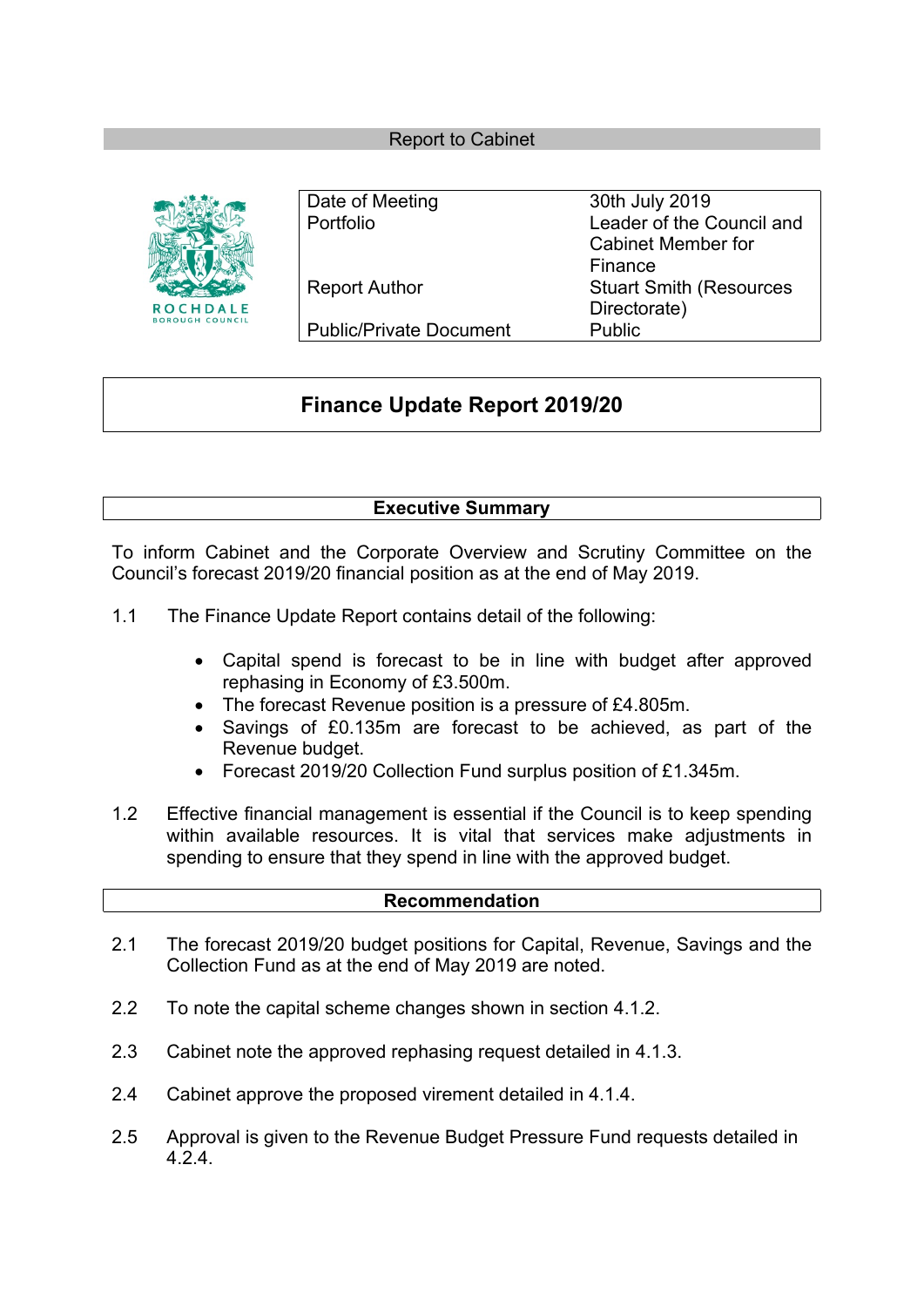#### **Reason for Recommendation**

3.1. Cabinet Members should be kept updated on the financial position of the authority, as effective budget management is critical to ensuring the financial resources are spent in line with the budget and are targeted towards the Council's priorities. Monitoring enables the early identification of variations against the plan and facilitates timely corrective action.

This report provides an overview of the forecast 2019/20 financial position for the Council and focuses on the position as at the end of May 2019. A further detailed report will be provided at 1<sup>st</sup> October Cabinet.

#### **Key Points for Consideration**

#### **4.1 Capital Budget 2019/20**

The current 2019/20 Capital Budget is £134.887m. The table below shows a summary of the movements:

|                                                   | 2019/20 | 2020/21 | 2021/22 |
|---------------------------------------------------|---------|---------|---------|
|                                                   | £m      | £m      | £m      |
| Base Budget as per Budget Council February 2019   | 84.730  | 56.979  | 26.430  |
| <b>Budget Changes</b>                             |         |         |         |
| Approved Balance brought forward from prior years | 50.574  | 3.606   |         |
| Revised allocation                                | 3.083   |         |         |
| Rephasing Identified at the end of May 2019       | (3.500) |         |         |
| <b>CAPITAL BUDGET MAY 2019</b>                    | 134.887 | 60.585  | 26.430  |

### 4.1.1 Brought Forward Budget

Services budgets brought forward from previous years which are greater than £1m are detailed in the table below:

| <b>Directorate</b> | <b>Scheme</b>             | <b>Rephasing of &gt; £1m</b><br>from Previous Years<br>£m | <b>Funding Method</b>  |
|--------------------|---------------------------|-----------------------------------------------------------|------------------------|
|                    | Vehicle Replacement       |                                                           |                        |
| Neighbourhoods     | Programme                 |                                                           | 1.191 Borrowing        |
| Neighbourhoods     | Section 106               |                                                           | 1.294 External Funding |
| Children's         | Devolved Formula Capital  |                                                           | 1.146 External Funding |
| Children's         | Schools capital condition |                                                           | 2.751 External Funding |
| Children's         | New Place Planning        |                                                           | 8.676 External Funding |
| Economy            | Asset Development Fund    |                                                           | 1.921 Capital Receipts |
| Economy            | River Roch Flood Storage  |                                                           | 3.157 Borrowing        |
| Economy            | Town Centre Schemes       |                                                           | 6.887 Borrowing        |
| Economy            | Heywood South Junction 19 |                                                           | 1.500 Capital Receipts |
| Economy            | Property Growth Fund      |                                                           | 14.286 Invest to Save  |
|                    | <b>TOTAL</b>              | 42.808                                                    |                        |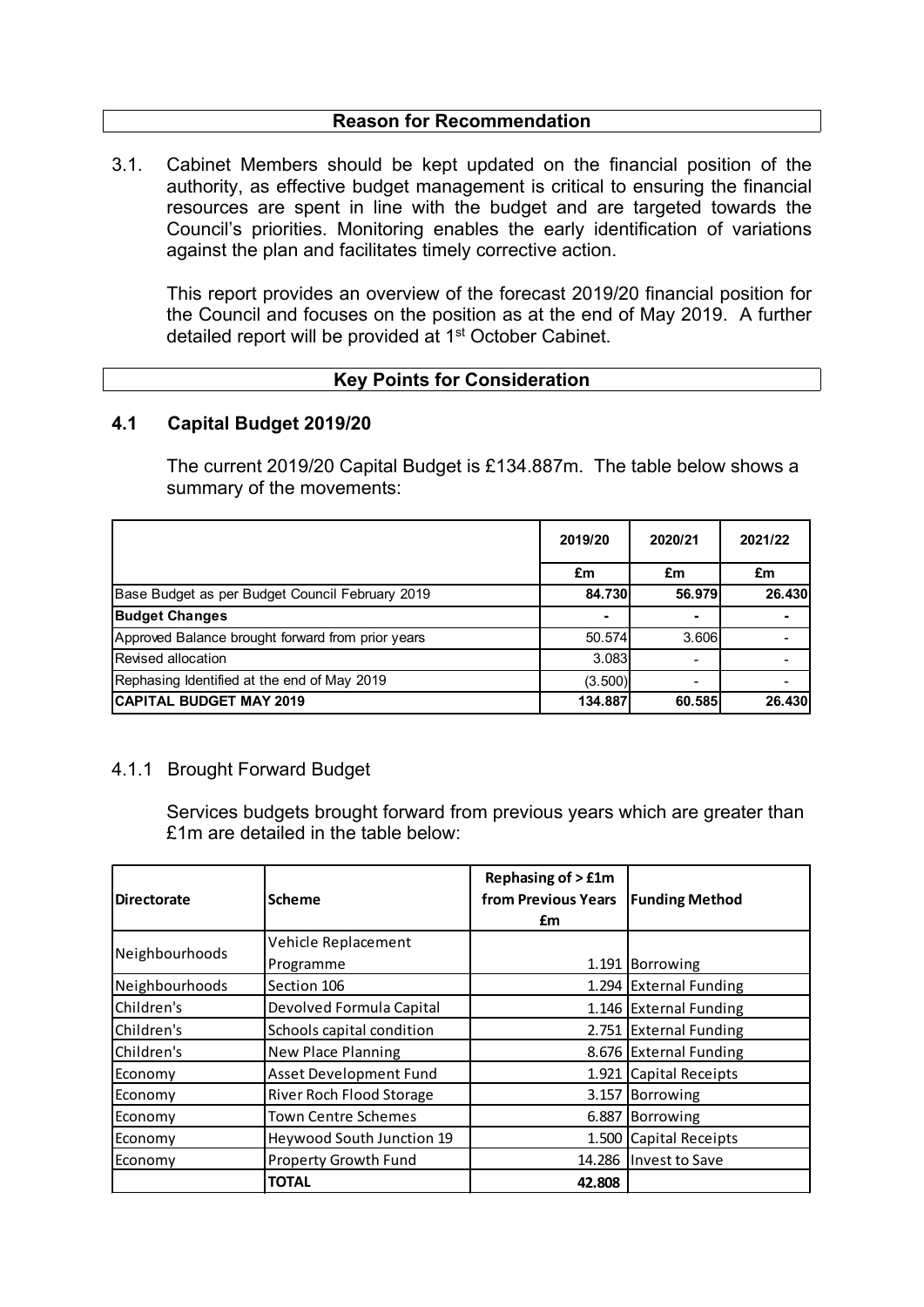## 4.1.2 Capital Budget Changes

Details of revised allocations for scheme budgets are listed below:

- Children's Services: £2.575m increase in Basic Need grant. £0.008m other minor grant increases.
- Neighbourhoods, Asset Management Group reinstatement of £0.500m, provisionally reduced in 2018/19 and reported in September 2018 Finance Update report.
- 4.1.3 Capital Rephasing

Economy

- Request to re-phase £3.500m into 2022/23 has been approved for Town Hall Square Phase 2 to align with the Town Hall Restoration project.
- 4.1.4 Capital Virement Request

Neighbourhoods

The cremators at the Rochdale and Middleton sites are at end of life with the Rochdale site requiring immediate replacement. To address this immediate issue it is proposed to vire budget from existing schemes within the Place segment of the Neighbourhoods Directorate. The list of proposed capital schemes is shown below:

| <b>Scheme Name</b>                          | <b>Current Budget</b> |
|---------------------------------------------|-----------------------|
|                                             | £m                    |
| Vehicle Replacement Programme               | 2.341                 |
| Replacement Parks & Machinery               | 0.189                 |
| Upgrade Play Equipment                      | 0.084                 |
| Allotments 2017/18 Manifesto Funding        | 0.050                 |
| Waste Bin Replacement Program               | 0.358                 |
| Rochdale Cemetery Lodge Repair              | 0.066                 |
| <b>New Cemetery Sites</b>                   | 0.602                 |
| Mercury Abatement Scheme                    | 0.033                 |
| <b>Housing Standards Fund</b>               | 0.882                 |
| <b>Compulsory Purchase Order</b>            | 1.538                 |
| <b>Travellers Authorised Stopping Site</b>  | 0.130                 |
| <b>Bowlee Park Development</b>              | 0.012                 |
| <b>Car Parks</b>                            | 0.199                 |
| <b>Total Value of Place Segment Schemes</b> | 6.484                 |

Members are asked to approve the virement of £0.943m from schemes above to the Asset Management Group scheme. The final virement balances will not be confirmed until year end, once the 2019/20 crematorium spend is realised and the availability from other schemes is confirmed.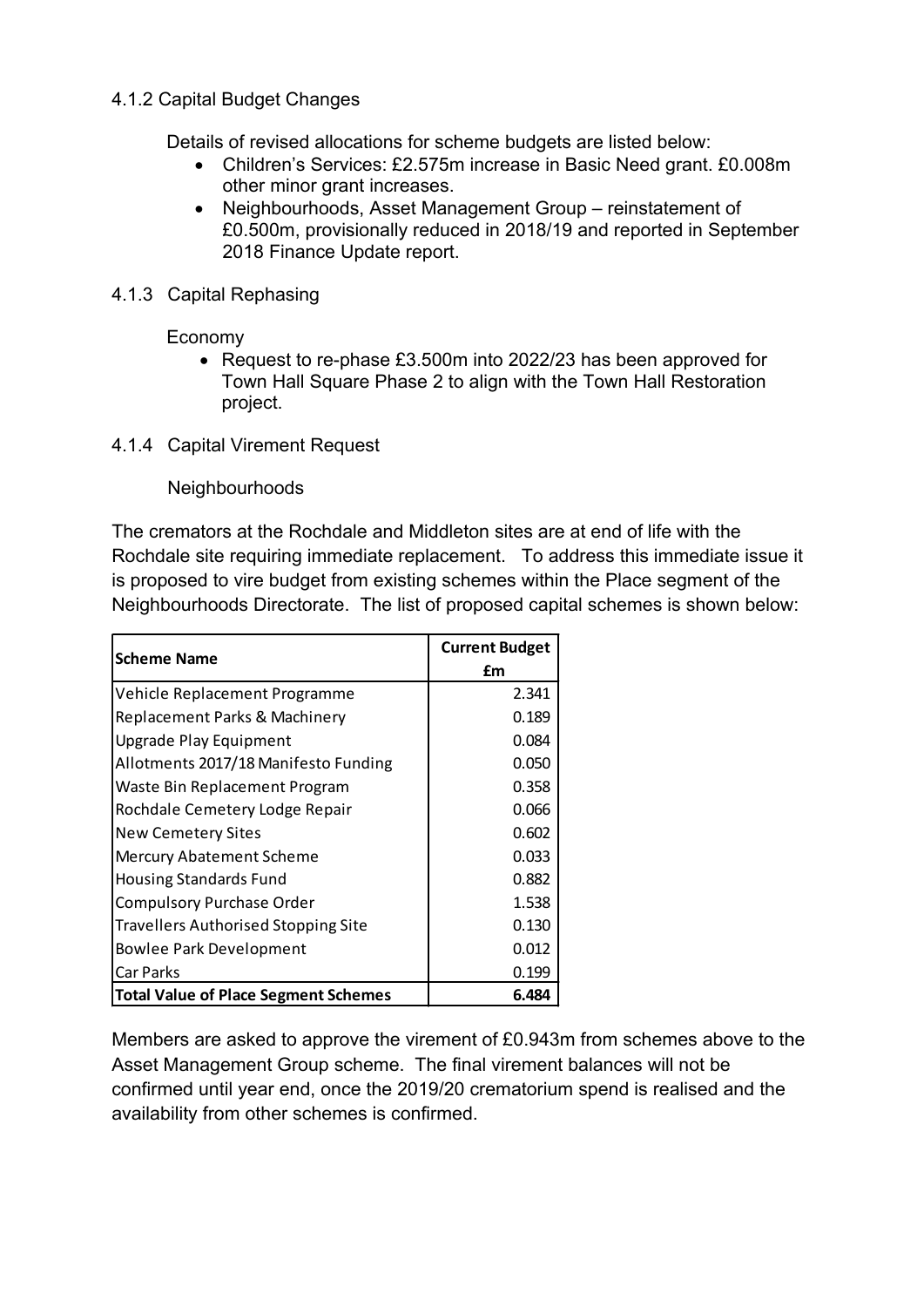## **4.2. Revenue Budget 2019/20**

4.2.1. The budget set by Budget Council on 27<sup>th</sup> February 2019 was £216.221m, with no changes to date:

| <b>Budget Changes</b> |        |                   |             |
|-----------------------|--------|-------------------|-------------|
| Approved by           | When   | Reason for change | Amount (£m) |
| <b>Budget Council</b> | Feb-19 | Approved budget   | 216.221     |
| <b>GRAND TOTAL</b>    |        |                   | 216.221     |

- 4.2.2 The overall position taking account of the projections currently being forecast by services as at the end of May 2019 is a pressure of £4.805m.
- 4.2.3 The major (>£0.250m) variations to controllable budget, by service, are detailed below:-

### Adult Care - £1.500m Overspend

The Adult Care service is experiencing financial pressures from the number and costs of care packages for service users. There is a further pressure from the provision of statutory Deprivation of Liberty Safeguards assessments. These pressures are partially mitigated by in-year savings from staff turnover and vacancies.

The pressures are reflected in the Integrated Health & Social Care Pooled Budget.

### Children's Services - £4.575m Overspend

Children's services are projecting a pressure of £4.575m, which is largely attributed to 2018/19 growth in looked after children numbers as they continue to be cared for in 2019/20. In the first quarter of 2019/20, growth is showing signs of settling down, however it is realistic to expect some growth and this has been factored into the projected pressure.

The remaining £0.147m pressure relates to the staffing retention strategy. Budget pressures funding has been requested, see section 4.2.4.

Children's Services budgets are also included in the Integrated Health & Social Care Pooled Budget. However as previously agreed with the CCG, the pressure relating to looked after children is to be retained by the Council during 2019/20.

In future years, the funding of pressures relating to Adult Care and Children's Services will be subject to the development of the Pooled Fund commissioning arrangements.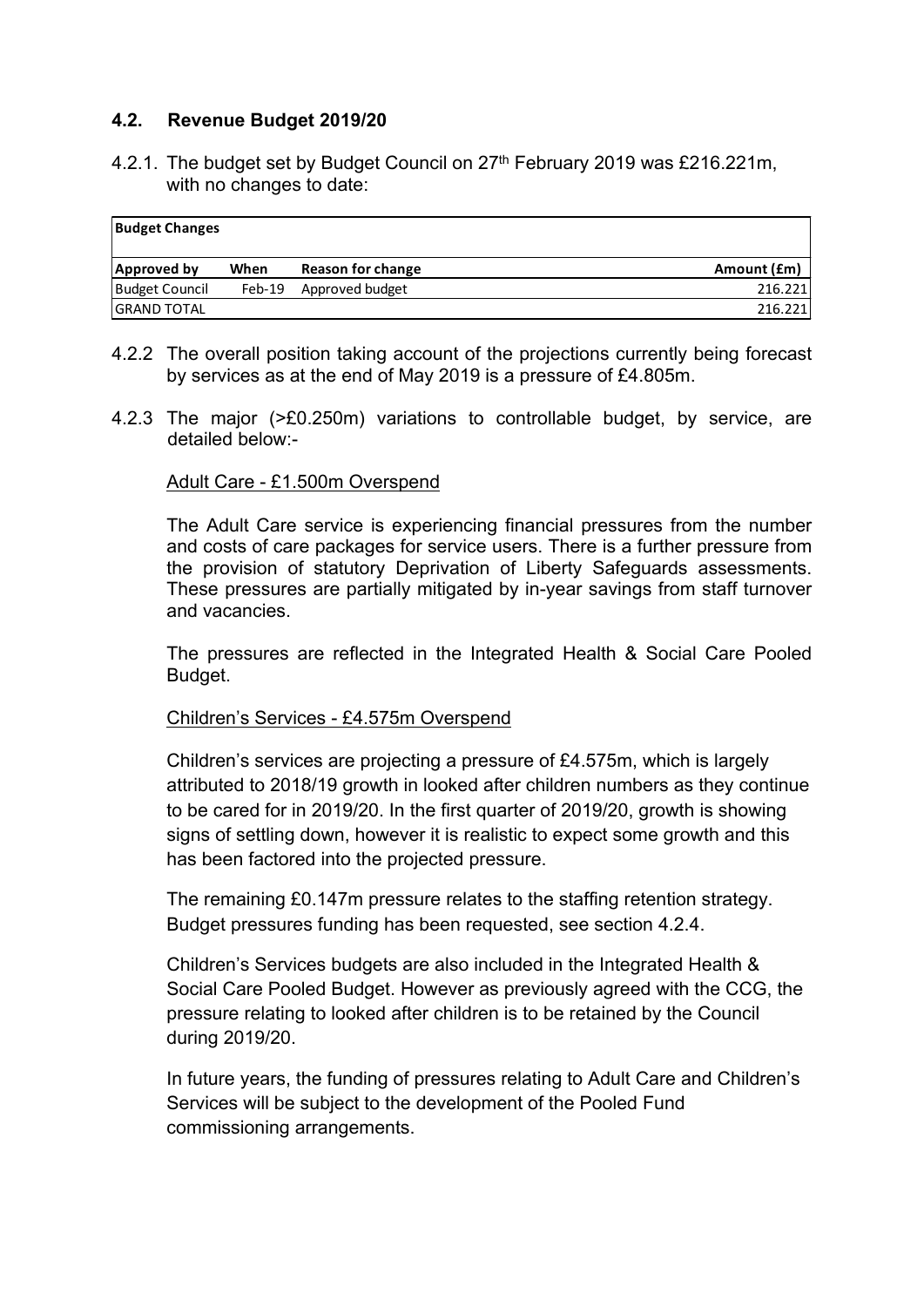## Budget Pressures

The Budget Pressure Fund for 2019/20 is £0.983m - £0.723m ongoing and £0.260m one-off. This is after taking into account previously approved budget pressure requests for 2019/20. The following requests for funding have been made to the end of May 2019:

### Economy:

- £0.050m one-off funding is required for the income budget associated with the Employment Links Contract due to recent notification of a significant reduction in the contract value in 2019/20. The Service is awaiting a decision regarding sources of funding which is expected shortly, and if received, this could mitigate the above pressure.
- £0.059m ongoing funding is requested to fund an additional Enforcement post within Planning. The Head of Planning has identified major scope to improve business processes and customer experience and use this additional resource to boost non-statutory income, as well as accelerate developer interest and activity within the borough. For 2019/20 the requirement is £0.040m (part-year) and from 2020/21 £0.059m ongoing.

### Neighbourhoods:

 Street Lighting - £0.298m ongoing funding was approved at February 2019 Cabinet, relating to the new utilities contract for the supply of electricity.

### Children's Service:

 £0.147m ongoing in 2019/20 increasing to £0.347m onwards from 2020/21 is requested for the Social Worker retention strategy to stabilise the workforce. A reduction in agency spend is expected as a result of this investment and strategy.

### Resources:

- £0.025m ongoing funding is requested due to legislative changes within payroll (real time information to HMRC) to enable the Council payroll to continue.
- £0.115m ongoing funding is requested for Electoral Reform. This is due to a reduction in grant received and an increase in costs. It is anticipated the budget pressure requirement in 2020/21 will rise to £0.172m.

If the above are approved, there will be a balance of £0.606m remaining in the budget pressure fund - £0.396m ongoing and £0.210m one-off for 2019/20.

### **4.2 Savings Update 2019/20**

4.3.1 The total savings target for 2019/20 is £0.135m: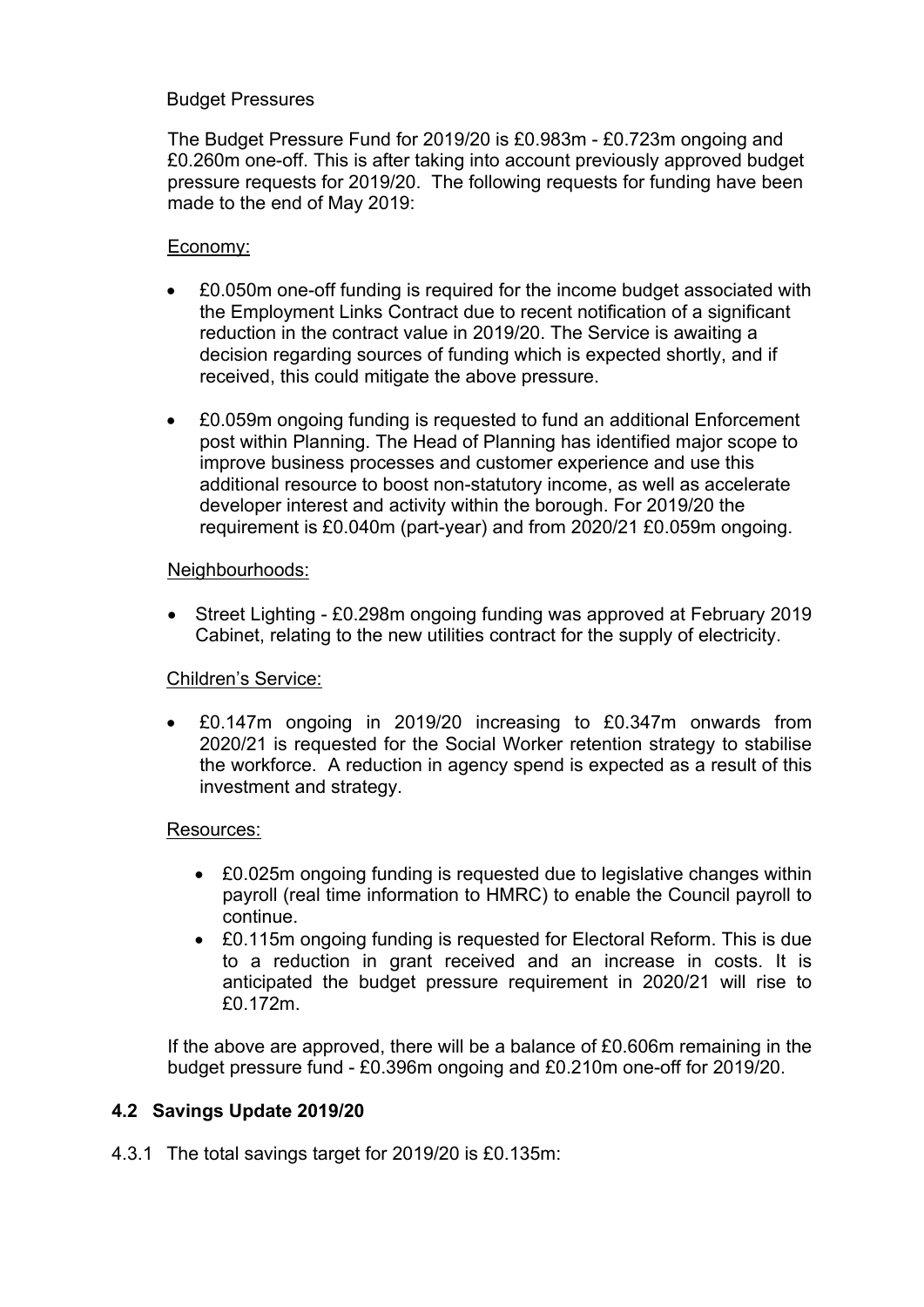- £0.135m of savings were approved at Council on 12<sup>th</sup> December 2019
- 4.3.2 Services have not identified any issues for their non-achievement.

# **4.3 Collection Fund**

- 4.4.1 The forecast Collection Fund Position for 2019/20 is a surplus of £1.345m, comprising:
	- £0.758m surplus relating to Business Rates;
	- £0.587m surplus relating to Council Tax.
- 4.4.2 The Collection Fund Update table in Appendix A shows the forecast surplus position on the Collection Fund as at 31st May 2019, and the allocation of the closing surplus between precepting authorities.
- 4.4.3 The Council's share of the forecast Collection Fund surplus as at 31st May 2019 is £1.250m.
- 4.4.4 The main areas of overall variance to the budget are**:**

| <b>Explanation of variance</b>                                                                                                                              | <b>Variation to</b><br>budget, £000 |
|-------------------------------------------------------------------------------------------------------------------------------------------------------------|-------------------------------------|
| Forecast reduced Empty Property and Retail Relief, partially<br>offset by forecast increased Small Business Rates Relief and<br>Mandatory Charitable relief | (826)                               |
| Actual deficit brought forward from 2018/19 is £68k lower than<br>had been forecast as part of the 2019/20 Budget process.                                  | 68                                  |
| 2019/20 forecast surplus                                                                                                                                    |                                     |

### **A** Business Rates:

| Council Tax: |
|--------------|
|              |

| <b>Explanation of variance</b>                                                                                               | Variation to<br>budget, £000 |
|------------------------------------------------------------------------------------------------------------------------------|------------------------------|
| Forecast reduced Council Tax gross income partially offset by<br>lower forecast discounts given.                             | 691                          |
| Forecast reduced charge relating to the bad debt provision.                                                                  | (733)                        |
| Forecast reduced level of Local Council Tax Support discount<br>given.                                                       | (360)                        |
| Actual surplus brought forward from 2018/19 is £185k higher<br>than had been forecast as part of the 2019/20 Budget process. | (185)                        |
| 2019/20 forecast surplus                                                                                                     | 587                          |

## **4.5. Alternatives considered**

4.5.1 Not reporting on financial performance puts at risk the achievement of the Council's Medium Term Financial Plan. Effective budget management is critical to ensuring financial resources are spent in line with the budget and are targeted towards the Council's priorities. Monitoring enables the early